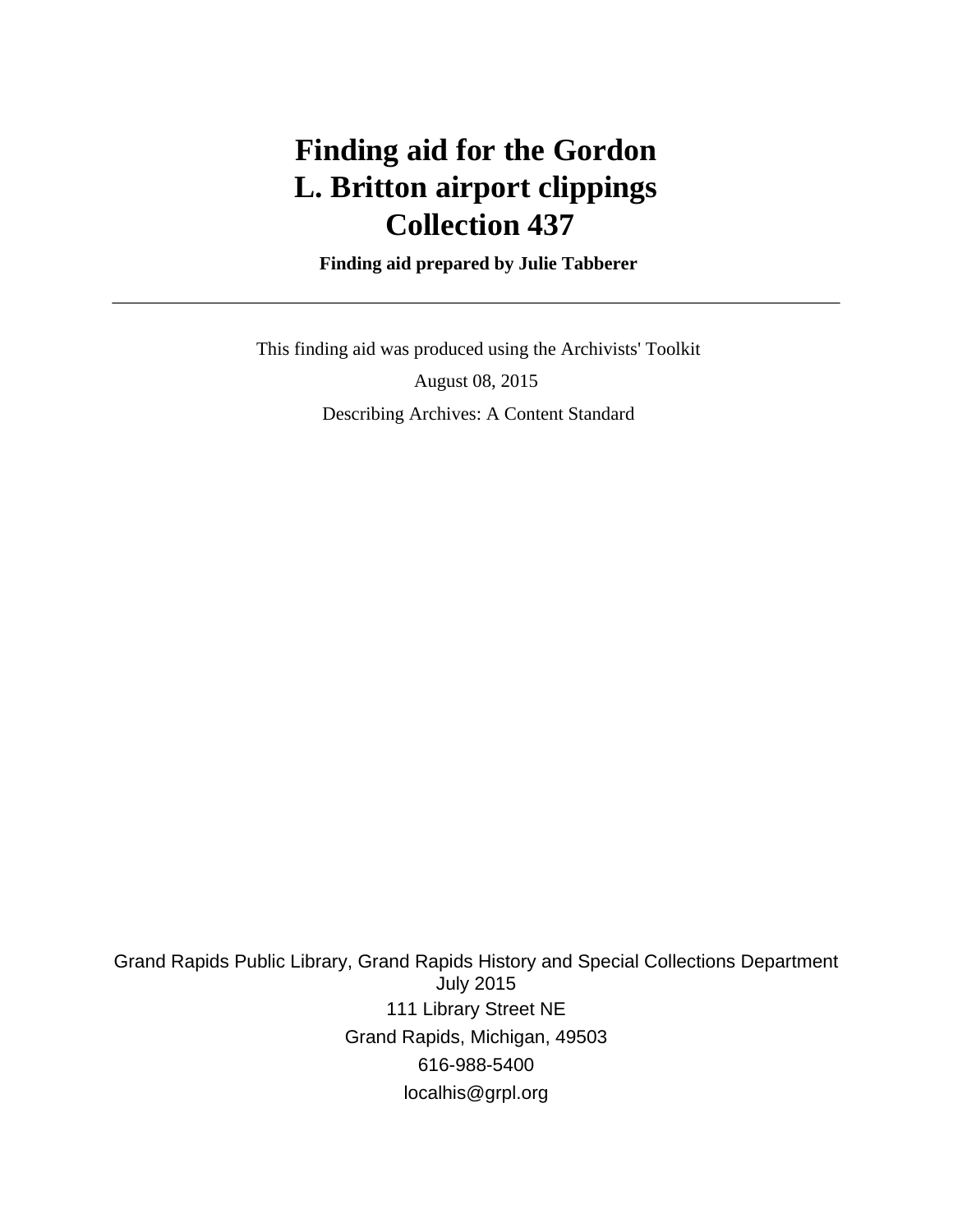## **Table of Contents**

 $\overline{\phantom{a}}$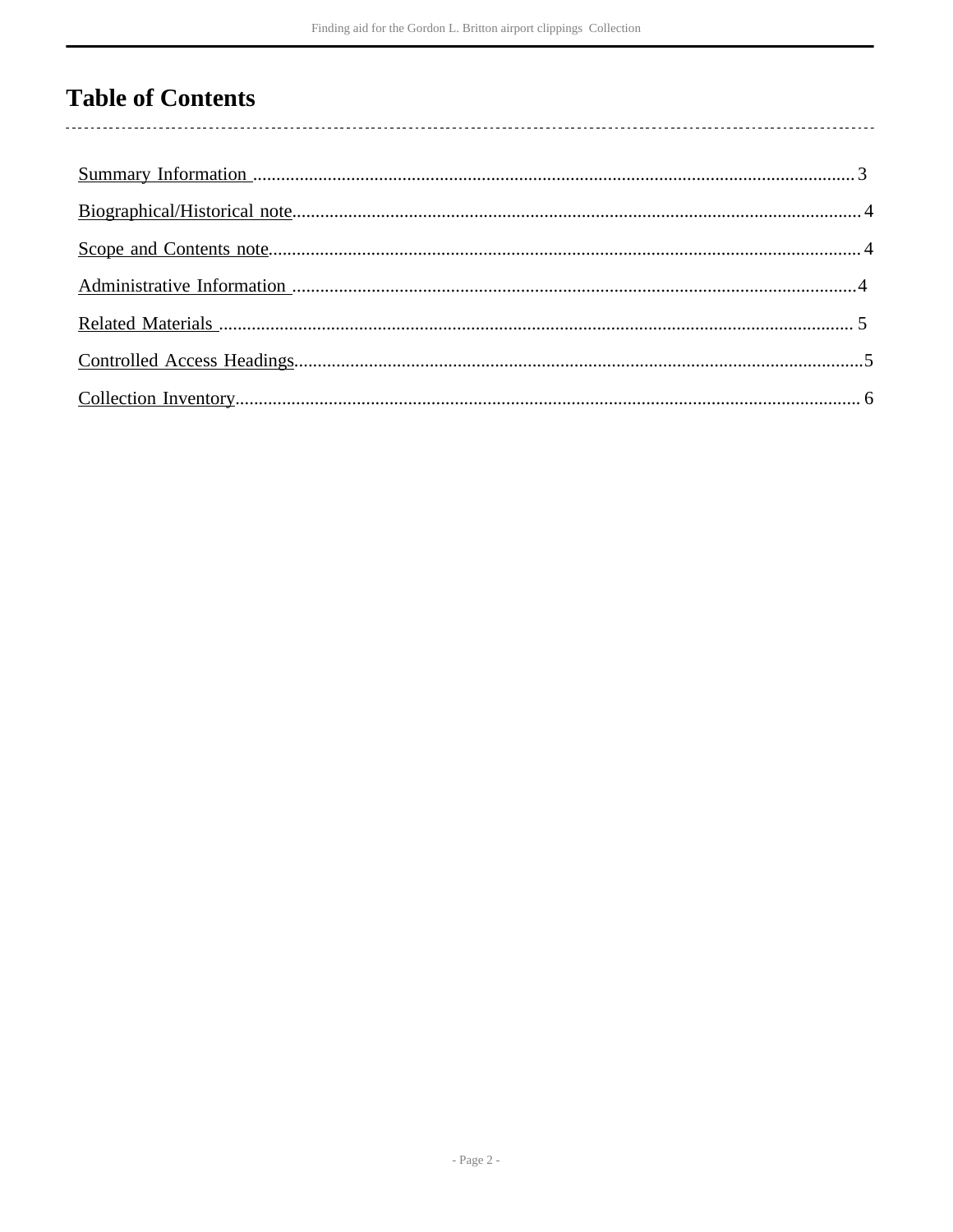## <span id="page-2-0"></span>**Summary Information**

..................................

| <b>Repository</b> | Grand Rapids Public Library, Grand Rapids History and Special<br><b>Collections Department</b>                                                                                                                                                                                                                                                                                                                                                                                                                                                                                                                                                                          |
|-------------------|-------------------------------------------------------------------------------------------------------------------------------------------------------------------------------------------------------------------------------------------------------------------------------------------------------------------------------------------------------------------------------------------------------------------------------------------------------------------------------------------------------------------------------------------------------------------------------------------------------------------------------------------------------------------------|
| <b>Creator</b>    | Gordon, Britton L, 1909-2002                                                                                                                                                                                                                                                                                                                                                                                                                                                                                                                                                                                                                                            |
| <b>Title</b>      | Britton L. Gordon airport clippings                                                                                                                                                                                                                                                                                                                                                                                                                                                                                                                                                                                                                                     |
| Date [inclusive]  | 1946-1963                                                                                                                                                                                                                                                                                                                                                                                                                                                                                                                                                                                                                                                               |
| <b>Extent</b>     | 1.0 Linear feet 4 boxes                                                                                                                                                                                                                                                                                                                                                                                                                                                                                                                                                                                                                                                 |
| Language          | English                                                                                                                                                                                                                                                                                                                                                                                                                                                                                                                                                                                                                                                                 |
| <b>Abstract</b>   | Britton L. Gordon (1909-2002) was a Grand Rapids, Michigan<br>businessman who strongly influenced aeronautics in the city. Gordon<br>served on the Kent County Aeronautics Board from 1956-1978 and the<br>Michigan Aeronautics Commission from 1963-1979. He was instrumental<br>in developing the airport in Cascade Township, which is now known<br>as the Gerald R. Ford International Airport. This collection contains<br>newspaper clippings relating to aeronautics and the airport in Grand<br>Rapids, Michigan. The clippings particularly cover discussion around<br>expanding airport facilities and the opening of the new airport in Cascade<br>Township. |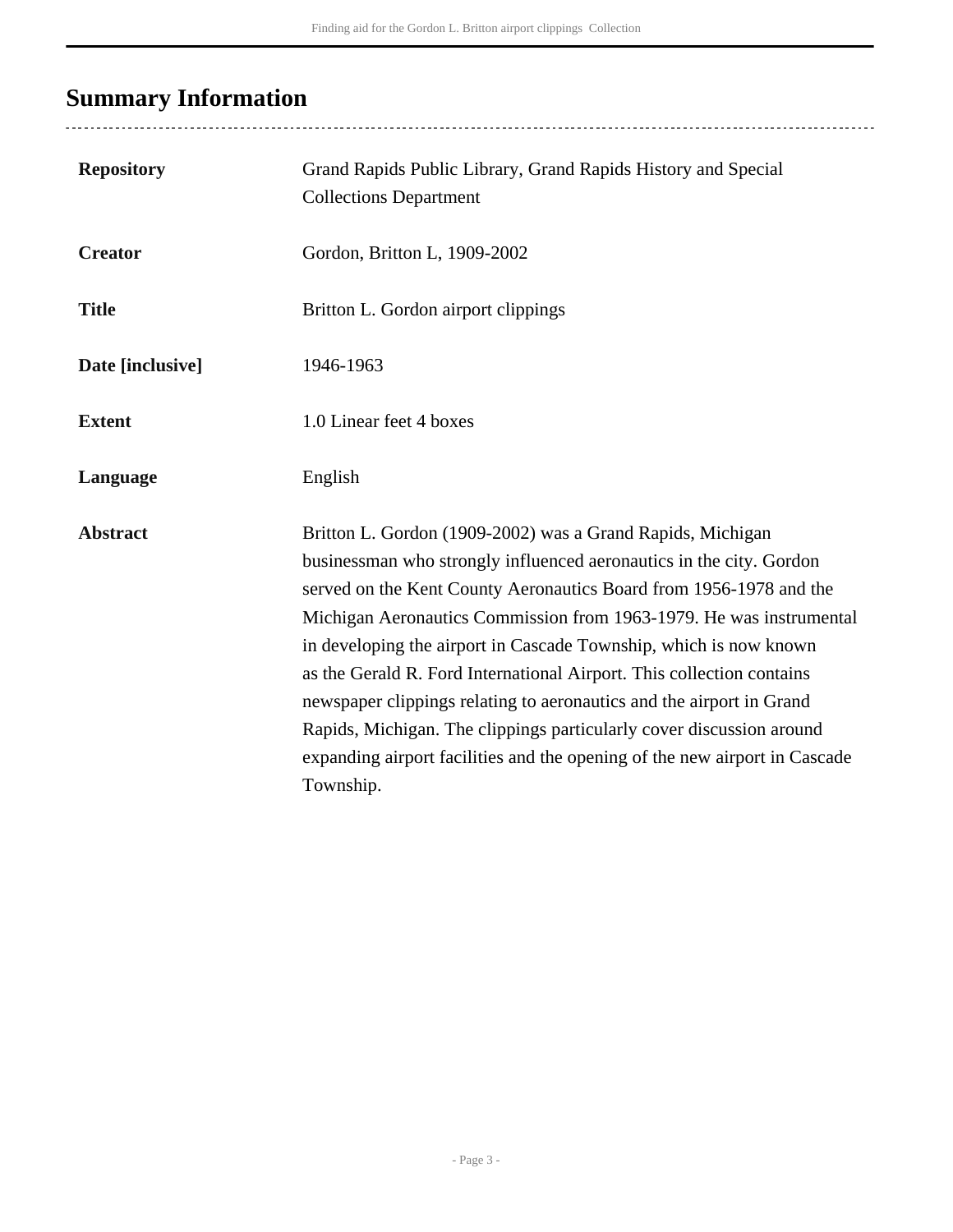### <span id="page-3-0"></span>**Biographical/Historical note**

Britton L. Gordon (September 21, 1909 - August 28, 2002) was born in Muskegon, Michigan to Lawrence O. and Margaret (Losey) Gordon. He graduated from Muskegon High School in 1927, then went on to graduate from Culver Military Academy in 1929. He earned a degree in engineering from Cornell University in 1933 and attended Cornell Law School in 1934.

For most of his career, Gordon was an engineer with the Blackmer Pump Company. He was also president of the company from 1965-1971. He retired from Dover Corp, the parent company of Blackmer Pump Division, as vice president in 1974.

Gordon served in the ROTC at Culver and Cornell and was commissioned as a second lieutenant, ordnance corps, Army of the United States in 1933. He served during World War II from 1940-1945 at the Chicago Ordnance District Office and the Office of the Chief of Ordnance, Industrial Division, Washington, D.C. Gordon then served in the U.S. Army Reserves from 1945-1969, and was promoted to full colonel in 1949.

Gordon also served on many boards, including those of Blodgett Memorial Hospital and Grace Church of Grand Rapids. His government affiliations included the Kent County Aeronautics Board (1956-1978) and the Michigan Aeronautics Commission (1963-1979)

Gordon and his wife, Mary (Norton) had three sons: Britton L. Gordon, Jr., Tracy N. Gordon and Scott W. Gordon.

### <span id="page-3-1"></span>**Scope and Contents note**

This collection consists entirely of newspaper clippings relating to aeronautics and the airport in Grand Rapids, Michigan. The clippings particularly cover discussion around expanding airport facilities and the opening of the new airport in Cascade Township.

Other topics relating to the airport are also included, such as snow removal, an air fair and a feature on the airport's disaster crew. Regional aviation news is occasionally covered as well.

### <span id="page-3-2"></span>**Administrative Information**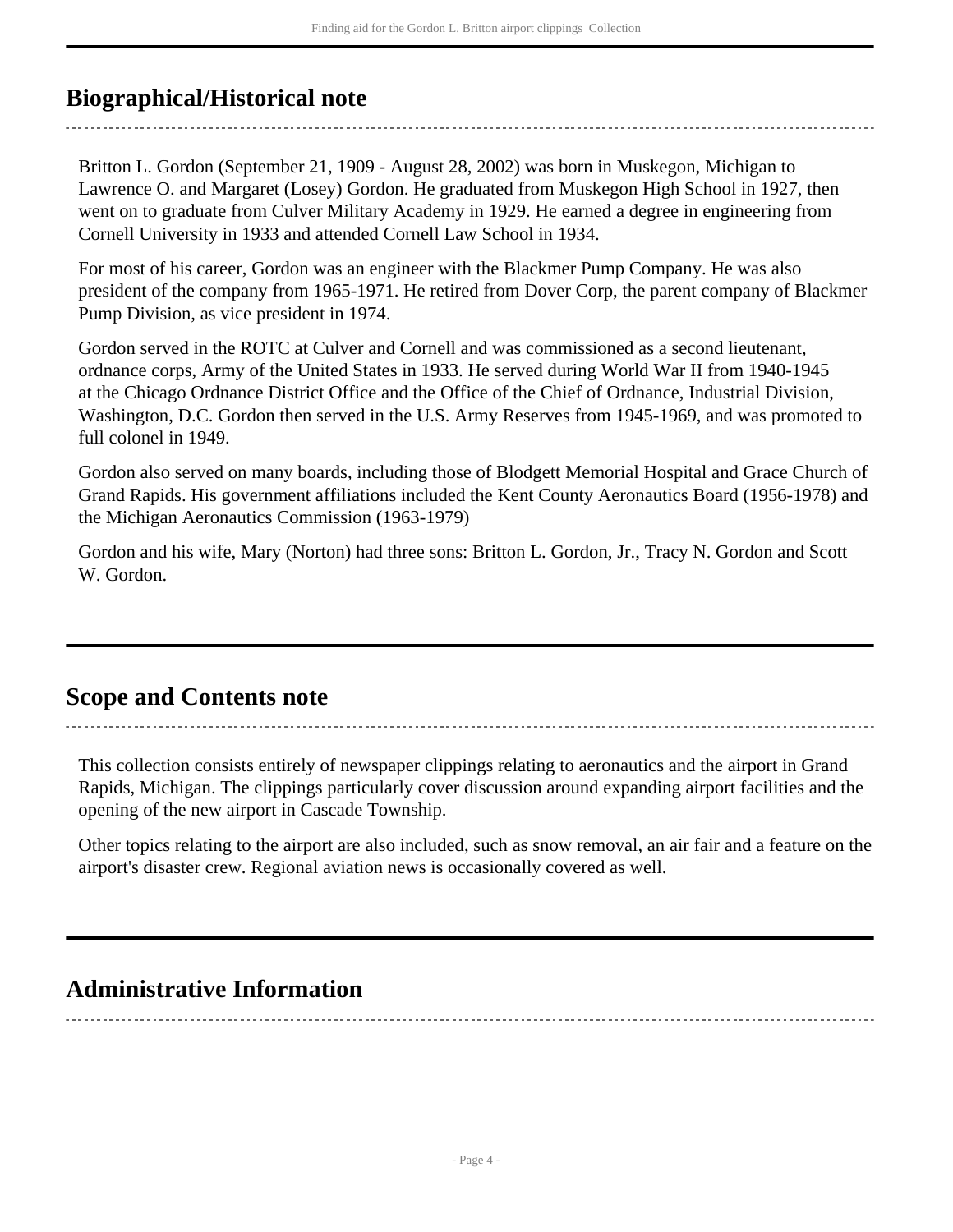#### **Publication Information**

Grand Rapids Public Library, Grand Rapids History and Special Collections Department July 2015

### **Immediate Source of Acquisition note**

Gordon L. Britton, accession number 1986.149

### <span id="page-4-0"></span>**Related Materials**

### **Related Archival Materials note**

Collection 239 - Grand Rapids Public Library scrapbook collection - Kent County Airport scrapbooks, boxes 8 and 9. The airport scrapbooks in Collection 239 are similar to the ones in this collection.

### <span id="page-4-1"></span>**Controlled Access Headings**

#### **Corporate Name(s)**

- Gerald R. Ford International Airport.
- Kent County Airport.
- Kent County International Airport.

#### **Geographic Name(s)**

• Grand Rapids (Mich.) -- History -- 20th Century

#### **Subject(s)**

• Aeronautics -- Michigan -- Kent County -- History